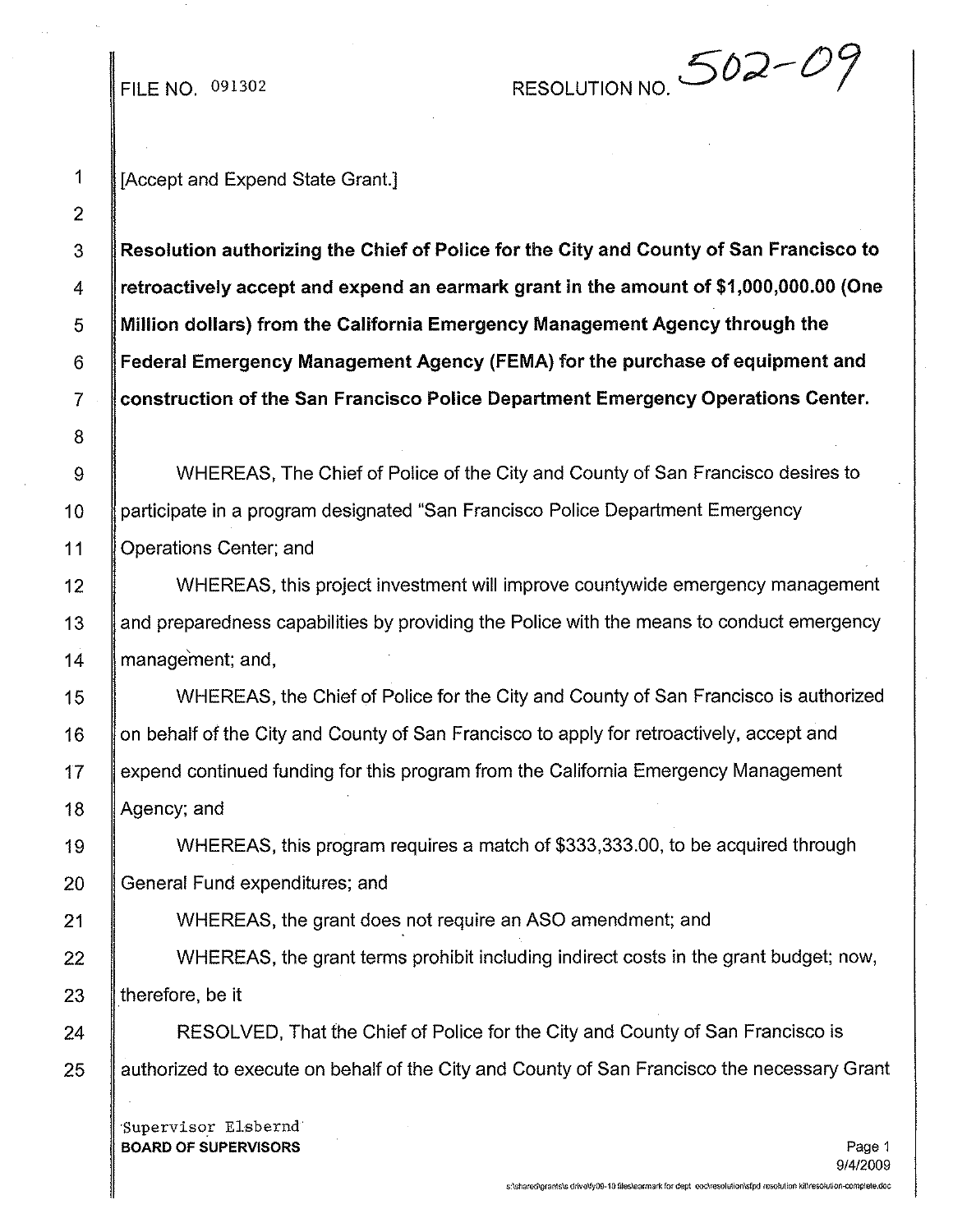1 Award Agreement for this program including any extensions, amendments, funding 2 augmentations from the California Emergency Management Agency; and, be it

3 **FURTHER RESOLVED, that the Board of Supervisors hereby waives inclusion of** 4  $\parallel$  indirect costs in the grant budget; and, be it

5 FURTHER RESOLVED, That the San Francisco Police Department at its own 6 expense, agrees to replace any grant funded purchases if it is destroyed or rendered useless  $7$  | prior to the expiration of this grant award agreement; and be it

8 **S** FURTHER RESOLVED, that it is agreed that any liability arising out of the performance 9 | of this Grant Award Agreement, including civil court actions for damages, shall be the 10 | responsibility of the City and the San Francisco Police Department; and be it

11 FURTHER RESOLVED, that grant funds received hereunder shall not be used to 12 | supplant expenditures controlled by this body.

Recommended:

George Gascón

Chief of Police

Approved: Mayor

Approved:

A*van PAVK*oure

Supervisor Elsbernd BOARD OF SUPERVISORS